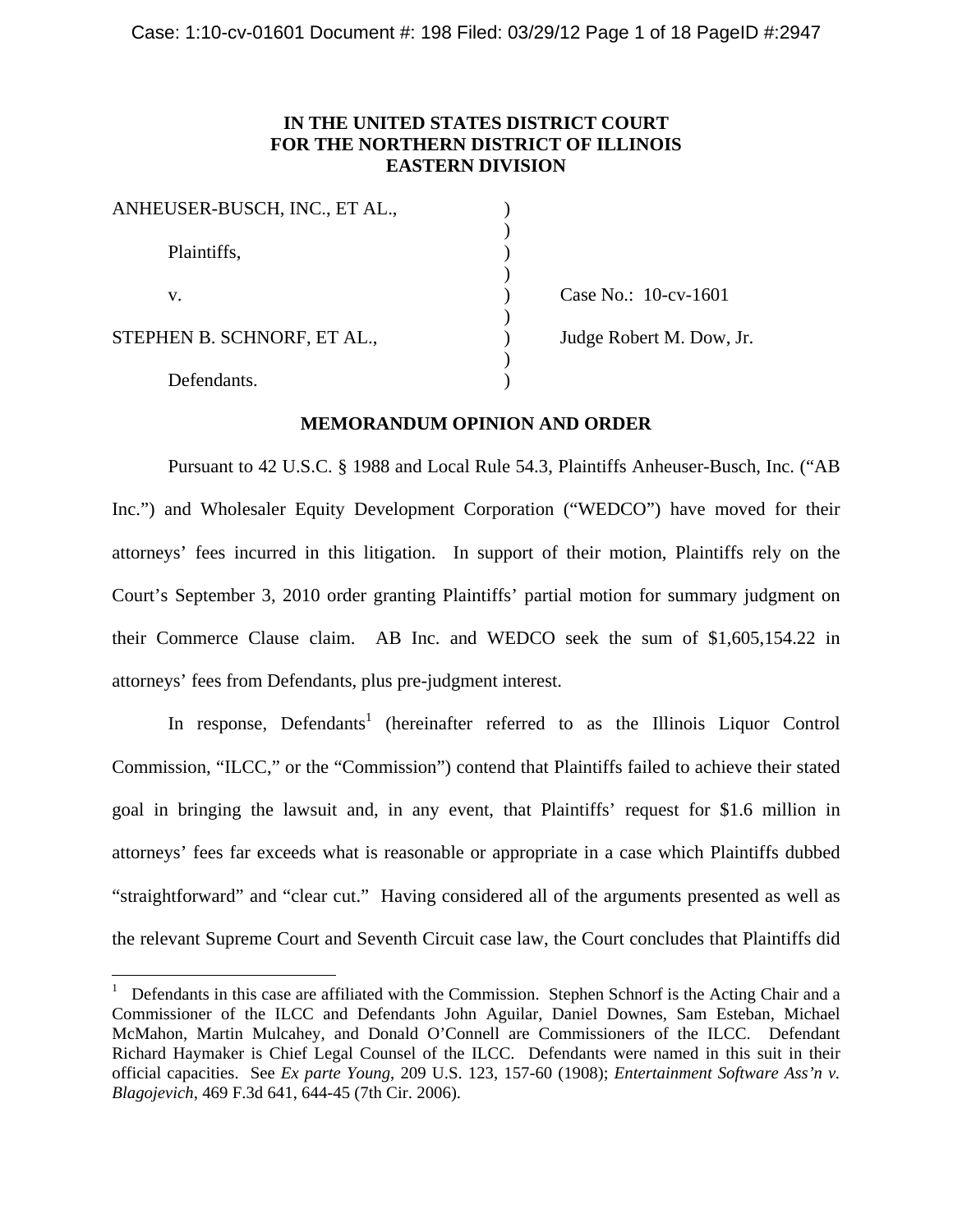### Case: 1:10-cv-01601 Document #: 198 Filed: 03/29/12 Page 2 of 18 PageID #:2948

not achieve their objective in bringing this lawsuit and thus have failed to demonstrate that they are entitled to an award of attorneys' fees. Accordingly, Plaintiffs' motion for attorneys' fees [167] is denied.

## **I. Background**

 $\overline{a}$ 

On March 10, 2010, the Illinois Liquor Control Commission ruled that the State's Liquor Control Act precludes beer producer Anheuser-Busch, Inc. from acquiring, through its affiliate WEDCO, a 100% ownership interest in distributor CITY Beverage.<sup>2</sup> The Commission explained that "[p]reserving Illinois' three-tier distribution system of alcoholic liquor is a fundamental objective of the Liquor Control Act and the Illinois legislature for reasons of public policy." Plaintiffs Anheuser-Busch, WEDCO, and CITY Beverage filed this lawsuit on the same day challenging the Commission's interpretation on various federal constitutional grounds. They alleged that the Commission's ruling "threaten[ed] to scuttle a unique and important acquisition," denied them "the benefits of the transaction and its synergies," and prevented them from "compet[ing] on equal footing" with two small, in-state beer producers (Argus and Big Muddy) that exercised self-distribution rights.<sup>3</sup> In addition to requesting a declaration that the Commission's interpretation was unconstitutional, Plaintiffs asked the Court to use its discretion in fashioning a remedy that would extend self-distribution rights to all beer producers regardless of their location, so that Anheuser-Busch could proceed with its acquisition of WEDCO.

<sup>&</sup>lt;sup>2</sup> The ILCC issued a two-part declaratory ruling. First, the Commission unanimously ruled that the Act "prohibits an Illinois license Non-resident dealer from possessing an ownership interest in a licensed Illinois distributor," and that Anheuser-Busch would be in violation of the Act if it or any affiliate "purchased any additional interest in CITY." Second, the Commission ruled, in a four-to-three decision, that in light of the "history and facts surrounding this case," including WEDCO's ownership of a 30% interest in CITY since 2005, the Commission would renew CITY's distributor's licenses "as currently owned," "absent any other disqualifying factors."

<sup>&</sup>lt;sup>3</sup> The third in-state brewer that held a distributor's license, but did not self-distribute at the time of the summary judgment briefing, was Goose Island Beer Co. During summary judgment briefing, Plaintiff Anheuser-Busch held a small ownership interest in Goose Island and subsequently acquired the remaining interest in Goose Island.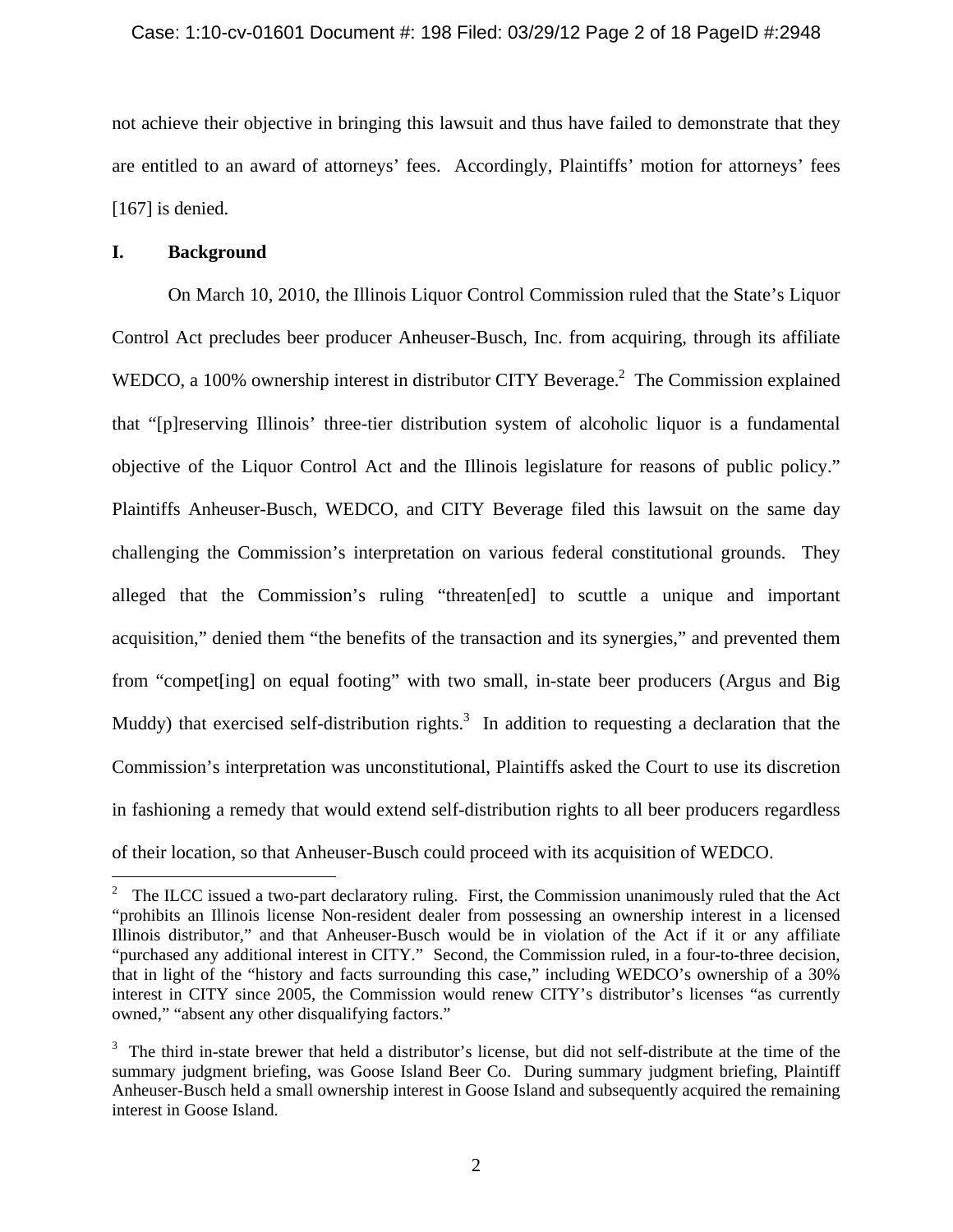#### Case: 1:10-cv-01601 Document #: 198 Filed: 03/29/12 Page 3 of 18 PageID #:2949

On September 3, 2010, after three months of expedited proceedings following the filing of the complaint in this case and two and a half additional months in which the Court crafted its opinion, the Court granted Plaintiffs' motion for partial summary judgment, holding that Defendants' enforcement of the Illinois Liquor Control Act of 1934 (the "Liquor Control Act") violated the Commerce Clause of the United States Constitution insofar as it permits in-state, but not out-of-state, producers to self-distribute. However, the Court declined Plaintiffs' request to remedy the unconstitutionality of Illinois' system by extending the self-distribution privilege to out-of-state brewers, concluding that Plaintiffs' proposed remedy would be more disruptive to the existing statutory and regulatory scheme than the alternative remedy of withdrawing the selfdistribution privilege from in-state brewers. The Court stayed its order until March 31, 2011, to give the Illinois General Assembly an opportunity to amend the Liquor Control Act if it chose to do so and then extended the stay at the parties' request [see 162, 187]. The General Assembly did in fact enact remedial legislation, and on June 1, 2011, Governor Quinn signed into law SB 754. The new law creates a "craft brewer's license" for in-state and out-of-state beer producers whose annual production is less than 15,000 barrels (465,000 gallons) and who may then obtain approval from the ILCC to self-distribute up to 7,500 barrels of that production in Illinois.

On October 29, 2010, after Plaintiffs dismissed their other remaining claims, the Court entered final judgment against Defendants and in favor of Plaintiffs. On November 3, 2010, AB Inc. and WEDCO filed a notice of appeal from this Court's September 3 opinion and October 29 final judgment on the sole issue of the proper remedy for Defendants' violation of the Commerce Clause. Defendants did not cross-appeal. Thus, the only issue on appeal was whether the Court's determination that nullification, rather than extension, of the self-distribution right utilized by a few small, in-state brewers was the proper remedy for Defendants' constitutional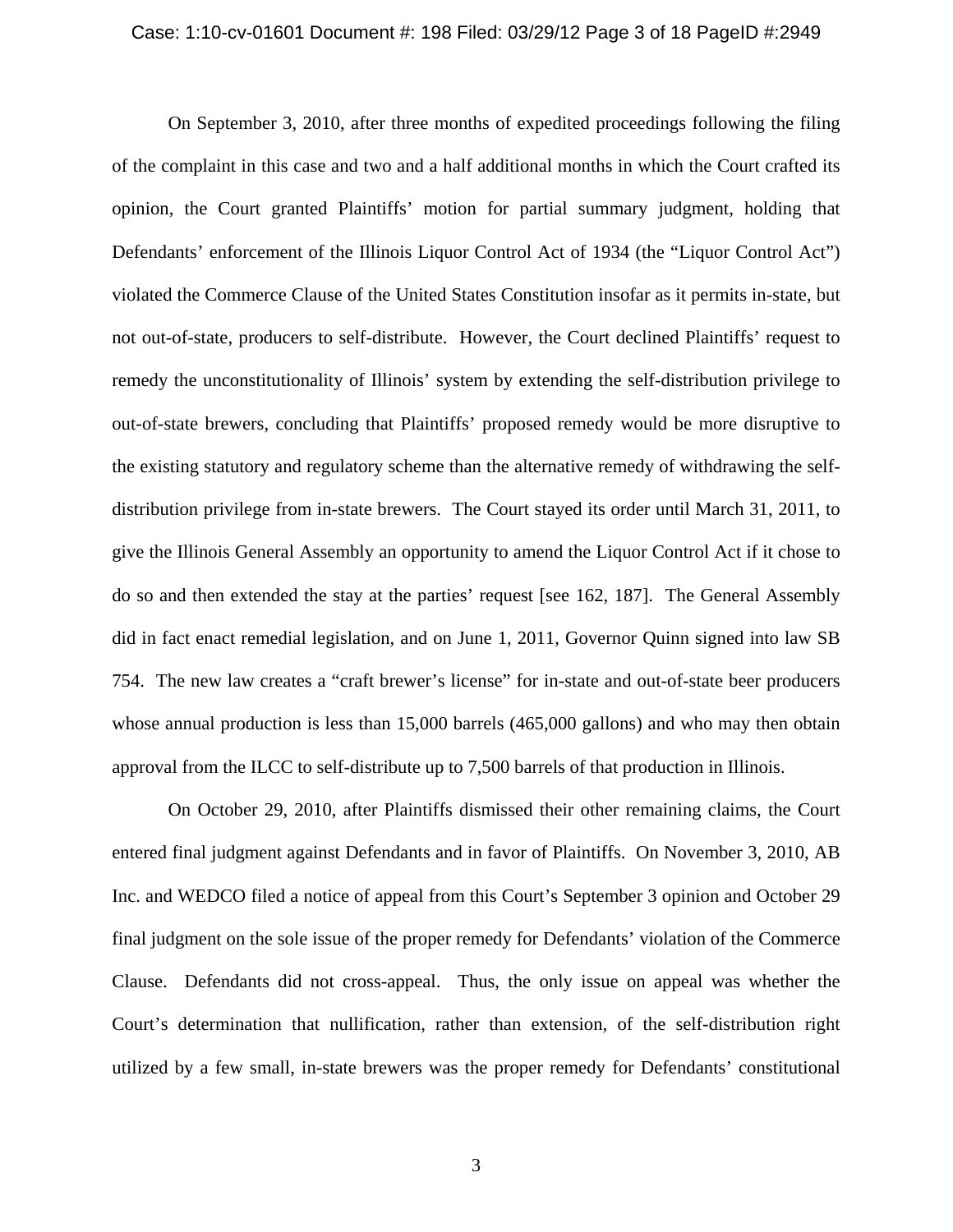### Case: 1:10-cv-01601 Document #: 198 Filed: 03/29/12 Page 4 of 18 PageID #:2950

violation. Once Governor Quinn signed SB 754 into law, the Seventh Circuit dismissed Plaintiffs' appeal as moot, noting that the new law "eliminates the geographically disparate treatment of beer distributors." See *Anheuser Busch Co., Inc. v. Schnorf, et al.*, Nos. 10-3298 & 10-3570, Order (7th Cir. July 8, 2011).

## **II. Analysis**

This case presents an interesting question on the issue of attorneys' fees. As the Court previously noted in addressing Defendants' stay motion, Plaintiffs' clearly won on the issue of whether Defendants' were violating the Commerce Clause, and Defendants' did not appeal. Defendants took the position that *Granholm* did not supply the relevant standard for this case— Defendants argued that the *per se* invalidity standard did not apply—and also maintained that the Twenty-first Amendment permits states "virtually complete control" over how to structure a distribution system. The Court, following *Granholm* and its progeny, disagreed and found that Defendants failed to articulate a legitimate local purpose that justified their discrimination against out-of-state brewers.

As Defendants note, the constitutional claim was resolved on summary judgment without discovery and turned on a straightforward application of *Granholm* and its progeny to the Commission's construction of state law. Plaintiffs themselves characterized the case as "straightforward" and "clear cut," noting that it turned on a "a single, well-defined question of law" calling for a "simple" application of a single case (*Granholm*). See DE 18 at 2, 4; DE 53 at 18. Defendants admitted "all of Plaintiffs' material facts and [did] not set out additional facts showing a genuine issue for trial." The focus was solely on a legal issue for which recent Supreme Court precedent paved a clear path. If that were the sum and substance of the case, Defendants would not have a leg to stand on in opposing a reasonable fee request and the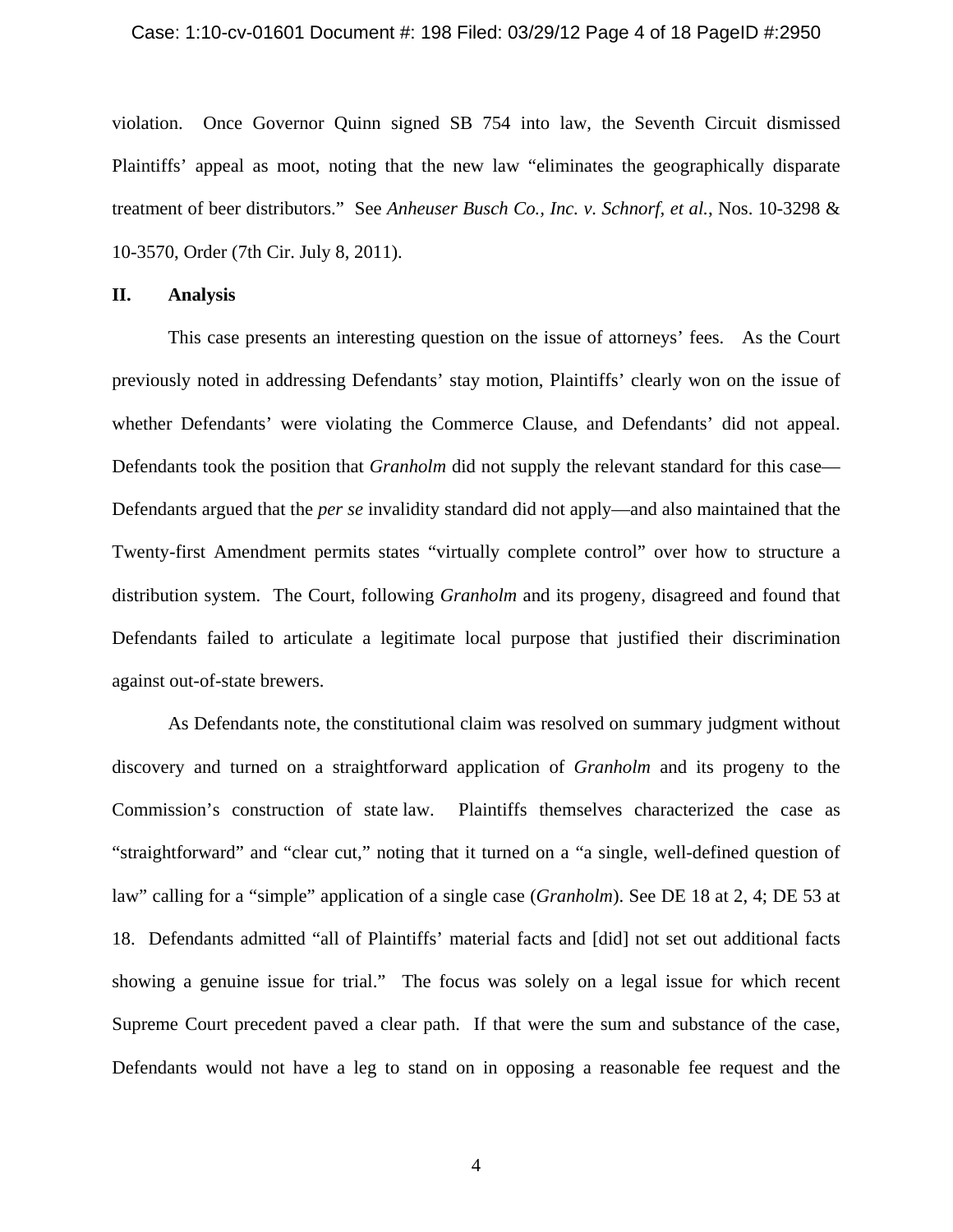## Case: 1:10-cv-01601 Document #: 198 Filed: 03/29/12 Page 5 of 18 PageID #:2951

reasonable fee would be a tiny fraction of the \$1.6 million sum sought by Plaintiffs in their fee petition.

However, it was (and is) readily apparent that Plaintiffs did not retain counsel (and pay them handsomely) to establish Commerce Clause precedent. Rather, as the timing of this lawsuit and the content of most, if not all, of the court filings confirm, Plaintiffs' "ultimate goal" was to pave the way for their acquisition of the remaining 70% interest in distributor City Beverage or, as Plaintiffs themselves put it, to close "an extremely important business transaction for Plaintiffs." Pl. S.J. Reply at 23. And in this respect, Plaintiffs' failed. Their transaction cannot proceed, and their "opportunity for profit maximization" will not follow on the heels of this lawsuit. Furthermore, despite their victory on the constitutional issue, the end result of Plaintiffs' litigation strategy has left them worse-off. Plaintiffs sought an extension of selfdistribution rights to all producers, but the Court's ruling (which was stayed to give the General Assembly time to act) would have barred any producers from self-distributing, which not only precluded Plaintiffs' from acquiring the remaining 70% interest in City Beverage, but also put Plaintiffs' existing 30% interest in jeopardy. The General Assembly acted while the stay was in place, and its amendment was even less favorable to Plaintiffs than the Court's ruling would have been—the new statute not only barred Plaintiffs from self-distributing (and hence blocked Plaintiffs' acquisition of City Beverage), but the General Assembly also extended selfdistribution rights to small brewers across the nation, creating more competition for Plaintiffs beyond the two small, in-state brewers who self-distributed prior to this lawsuit.

The battle lines are well defined: Plaintiffs contend that they are entitled to all of their reasonable fees because they won a complete victory on the constitutional claim (in that the Court granted partial summary judgment to Plaintiffs on its commerce clause claim); Defendants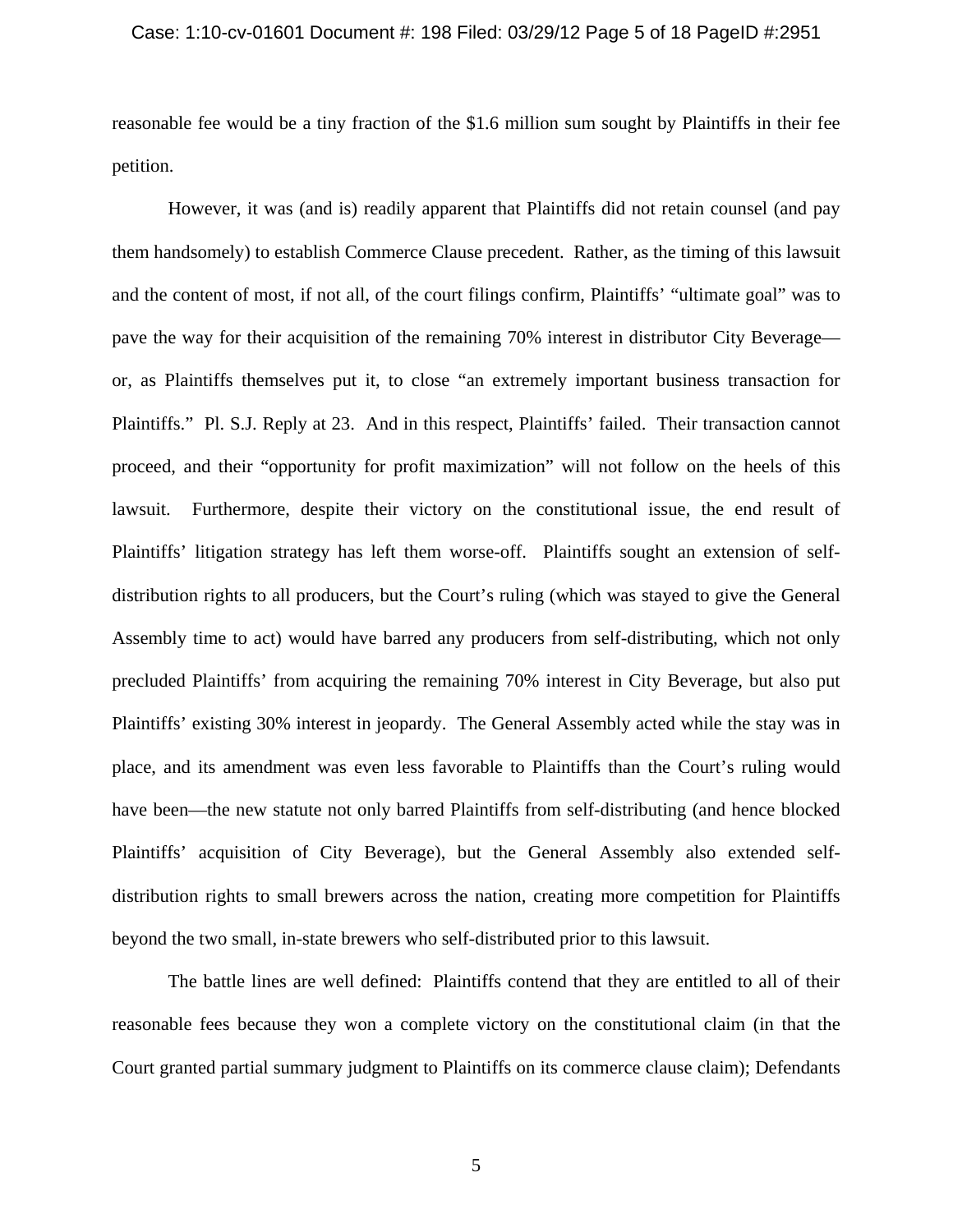### Case: 1:10-cv-01601 Document #: 198 Filed: 03/29/12 Page 6 of 18 PageID #:2952

counter that Plaintiffs are entitled to little or no attorneys' fees because they achieved, at best, a very modest (and "Pyrrhic") victory that fell well short of their aim in bringing the litigation. That leaves the Court with the interesting question of whether (or how) to award fees to a party that wins on a straightforward, threshold issue, but gains little or nothing (and eventually loses ground) as a result of the litigation. With this background, the Court turns to the issue at hand.

# **A. General standards**

In order to entice competent attorneys to prosecute civil rights cases, Congress enacted 42 U.S.C. § 1988, pursuant to which a "prevailing party" in a § 1983 action is entitled to "reasonable" attorneys' fees. See *Hensley v. Eckerhart*, 461 U.S. 424, 429 (1983). Under the Supreme Court's self-termed "generous formulation" of the phrase, a civil rights plaintiff is considered to be a "prevailing party" if he or she succeeds on "any significant issue in the litigation which achieves some of the benefit the parties sought in bringing suit." *Farrar v. Hobby*, 506 U.S. 103, 109 (1992) (citing *Hensley*, 461 U.S. at 429); see also *Texas State Teachers Ass'n v. Garland Indep. Sch. Dist.*, 489 U.S. 782, 791-92 (1989).

The Supreme Court elaborated on the definition of prevailing party in three cases in the late 1980s, and then synthesized those rulings in *Farrar v. Hobby*. See *Hewitt v. Helms,* 482 U.S. 755, 761 (1987) (observing that "[r]espect for ordinary language requires that a plaintiff receive at least some relief on the merits of his claim before he can be said to prevail" and requiring the plaintiff to prove "the settling of some dispute which affects the behavior of the defendant towards the plaintiff"); *Rhodes v. Stewart,* 488 U.S. 1, 3 (1988) (explained that "nothing in [*Hewitt*] suggested that the entry of [a declaratory] judgment in a party's favor automatically renders that party prevailing under § 1988" and reaffirming that a judgment declaratory or otherwise—"will constitute relief, for purposes of § 1988, if, and only if, it affects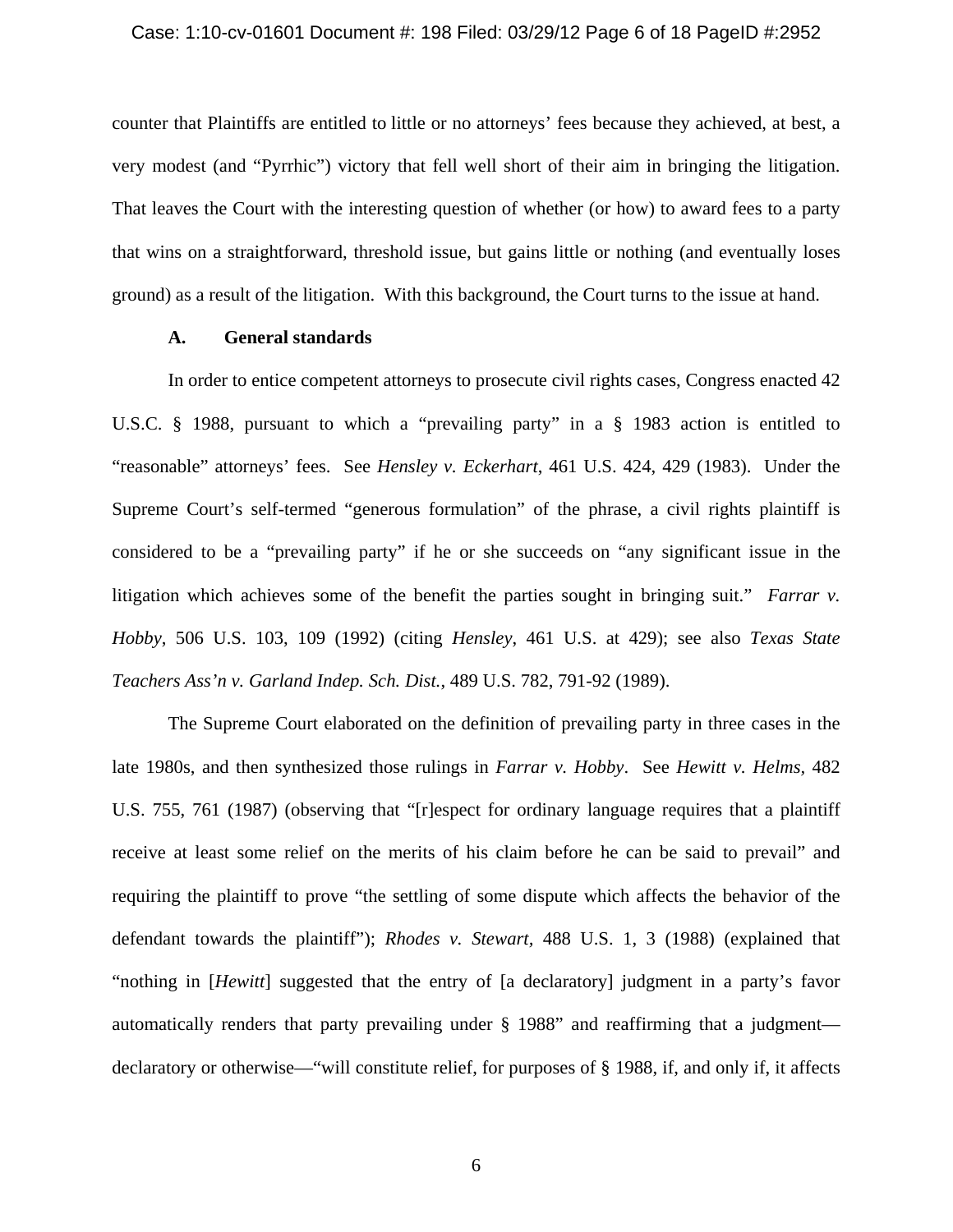#### Case: 1:10-cv-01601 Document #: 198 Filed: 03/29/12 Page 7 of 18 PageID #:2953

the behavior of the defendant toward the plaintiff"); *Texas State Teachers Assn.,* 489 U.S. at 792 (emphasizing that "[t]he touchstone of the prevailing party inquiry must be the material alteration of the legal relationship of the parties"). In *Farrar*, the Supreme Court summed it up by stating that a plaintiff "prevails" when "actual relief on the merits of his claim materially alters the legal relationship between the parties by modifying the defendant's behavior in a way that directly benefits the plaintiff." 506 U.S. at 111-12.

In deciding the specific amount that is reasonable in the circumstances, the Supreme Court has directed district courts to consider as a "starting point" (or "lodestar") the number of hours expended in the litigation multiplied by a reasonable hourly rate. *Hensley*, 461 U.S. at 433. The Court has stressed that the "most critical factor" in determining the reasonableness of a fee award is "the degree of success obtained" by the prevailing party. *Id*. at 436. As both parties here acknowledge, courts frequently attempt to measure success by viewing three factors: (i) the difference between the actual judgment and the recovery sought, (ii) the significance of the legal issues on which the plaintiff prevailed, and (iii) the public interest at stake in the litigation. See, *e.g.*, *Connolly v. Nat'l Sch. Bus. Serv., Inc.*, 177 F.3d 593, 597 (7th Cir. 1999).

The Supreme Court expressly has stated that when litigation of a § 1983 case leads to "excellent results" for the prevailing party, the plaintiff's attorney "should recover a fully compensatory fee." *Hensley*, 461 U.S. at 435. As the Court further explained, "[n]ormally this will encompass all hours reasonably expended on the litigation, and indeed in some cases of exceptional success an enhanced award may be justified." *Id*. Both the Supreme Court and the Seventh Circuit have stressed that a fee award "should not be reduced simply because the plaintiff failed to prevail on every contention raised in the lawsuit." *Hensley*, 461 U.S. at 435; see also *Dunning v. Simmons Airlines, Inc.*, 62 F.3d 863, 873 (7th Cir. 1995). As the court of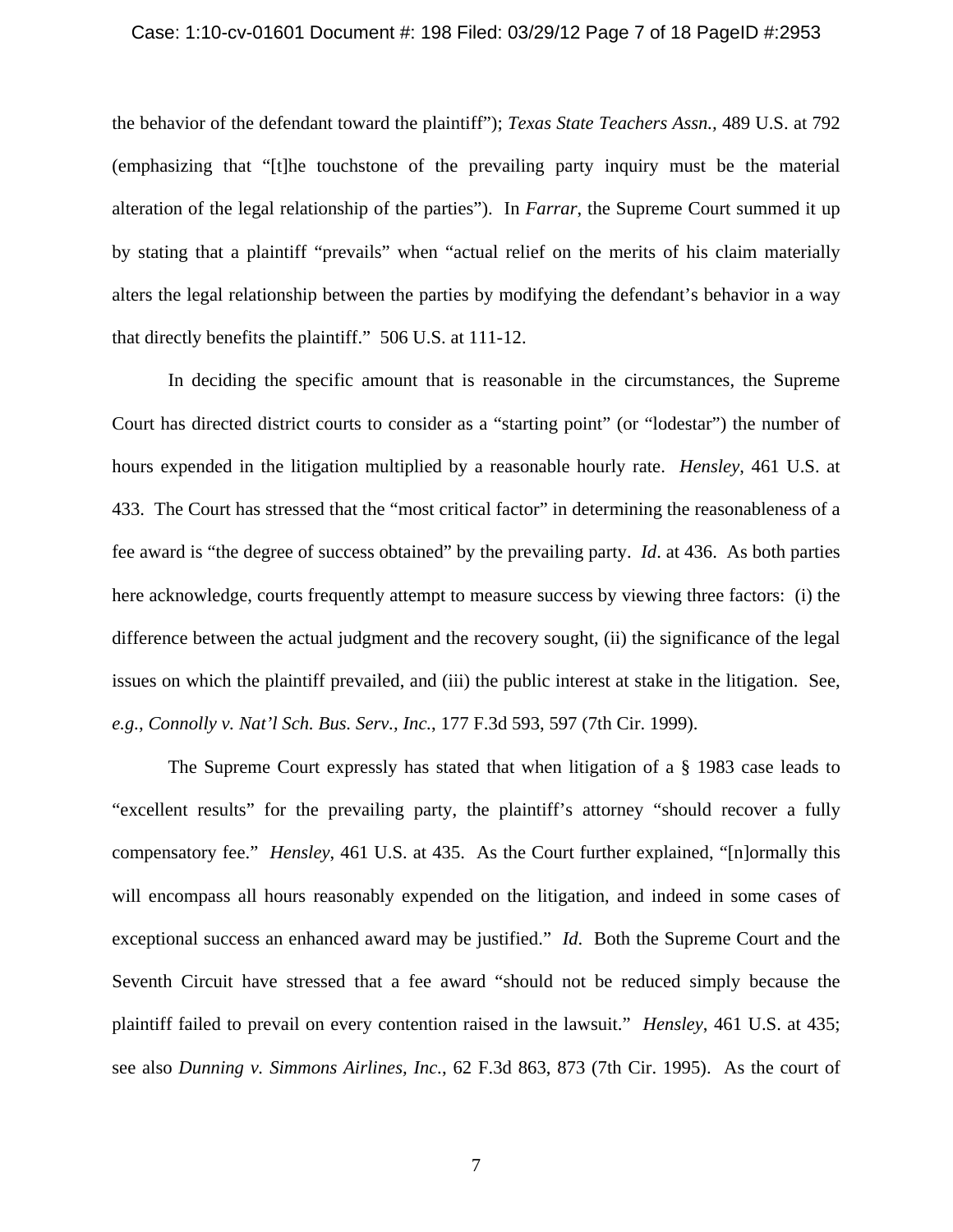appeals summarized, "*Hensley* makes clear that when claims are interrelated, as is often the case in civil rights litigation, time spent pursuant to an unsuccessful claim may be compensable if it also contributed to the success of other claims." *Jaffee v. Redmond*, 142 F.3d 409, 413 (7th Cir. 1998).

# **B. Prevailing Party**

1

As set forth above, "a plaintiff 'prevails' when actual relief on the merits of his claim materially alters the legal relationship between the parties by modifying the defendant's behavior in a way that directly benefits the plaintiff." *Farrar*, 506 U.S. at 111-12. The Seventh Circuit has identified the "'key inquiry' as whether [plaintiff] attained his objective in bring the suit, or stated differently, whether the [defendant's conduct] redressed [plaintiff's] grievances and directed benefitted him." *Cady v. City of Chicago*, 43 F.3d 326, 329 (7th Cir. 1994). Whether Plaintiffs obtained their objective in bringing this lawsuit is a factual determination. *Id.* ("This is a factual determination which we review only for clear error." $)$ .<sup>4</sup>

Plaintiffs advanced a tripartite objective in this lawsuit. First, Plaintiffs sought "declaratory and injunctive relief to remedy the irreparable and substantial harm that will continue to result from Defendants' violation of the Commerce and Contracts Clauses of the United States Constitution." Compl. at ¶ 1. Without proving that Defendants were violating the

<sup>4</sup> There is no "rule or principle that will unerringly distinguish a factual finding from a legal conclusion." *Pullman-Standard v. Swint,* 456 U.S. 273, 288 (1982); See also *Gekas v. Attorney Registration and Disciplinary Com'n of Supreme Court of Illinois*, 793 F.2d 846, 849-50 (7th Cir. 1986). Nevertheless, "the decision to label an issue a 'question of law,' a 'question of fact,' or a 'mixed question of law and fact' is sometimes as much a matter of allocation [of authority between the primary and the secondary decision-makers] as it is of analysis." *Miller v. Fenton,* 474 U.S. 104 (1985). In *Gekas*, the Seventh Circuit concluded that, "[i]n the context of fee disputes, the district court, given its familiarity with the parties and the proceedings, is better positioned than the court of appeals to decide whether a plaintiff's lawsuit is causally linked to the relief obtained." *Gekas*, 793 F.2d at 849-50; see also *Ekanem v. Health and Hospital Corp. of Marion County,* 778 F.2d 1254, 1258 (7th Cir. 1985) (clearly erroneous standard of review applied). It seems to follow that determining whether Plaintiffs obtained their objective is a factual determination, while determining whether a party meets the definition of a "prevailing party" remains a legal question. See *Dupuy v. Samuels*, 423 F.3d 714, 718 (7th Cir. 2005).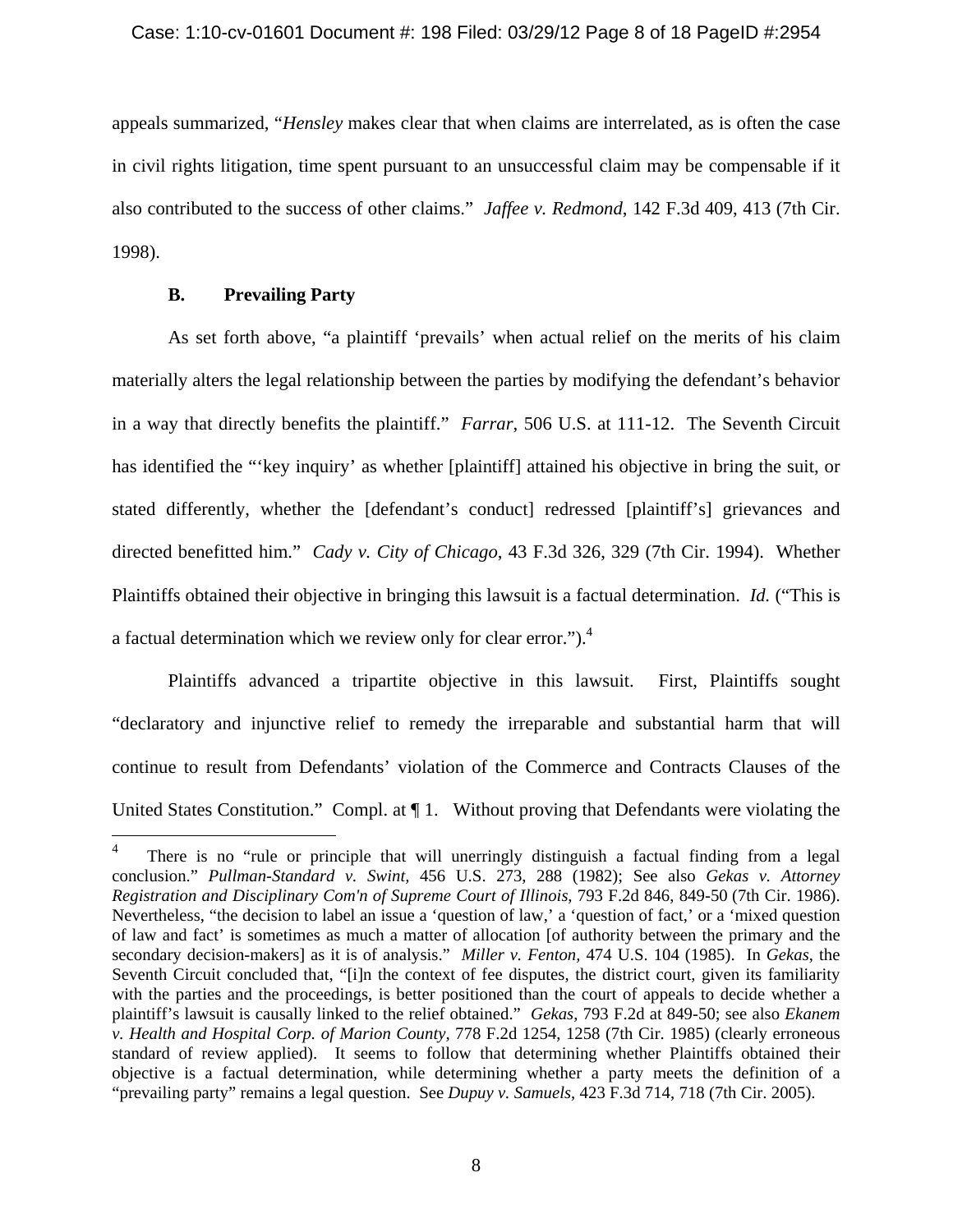### Case: 1:10-cv-01601 Document #: 198 Filed: 03/29/12 Page 9 of 18 PageID #:2955

Commerce Clause, Plaintiffs could not upset the ILCC's ruling that Plaintiffs' acquisition of City Beverage was contrary to Illinois law. Second, Plaintiffs asked the Court to remedy the constitutional violations by allowing all brewers (out-of-state and in-state) to self-distribute—in Plaintiffs' words, they sought a remedy which would allow them "to compete on equal footing with the in-state producers who are permitted to distribute beer to retailers." *Id.* at  $\P$  2. Plaintiffs did not seek to reaffirm the rigid three-tier distribution system, but rather sought to weaken, or collapse, the distribution system such that all manufacturers – in-state or out-of-state – could sell directly to retailers. And finally, Plaintiffs made clear throughout the lawsuit that their ultimate goal was to close "an extremely important business transaction for Plaintiffs." Pl. S.J. Reply at 23. Plaintiffs, beginning with paragraph 3 of their complaint, repeatedly stressed the urgency of this lawsuit in the face of an impending business transaction:

Defendants' actions threaten to scuttle a unique and important acquisition by WEDCO of the remaining 70 percent of CITY Beverage. Prior to Defendants' unconstitutional actions, WEDCO and CITY Beverage's majority owners had agreed to this transaction. The parties now face a State-decreed prohibition to closing this sale. Unless Plaintiffs receive immediate injunctive and declaratory relief, the prospect of WEDCO purchasing the remaining 70 percent ownership of CITY Beverage could vanish, which would cause extreme economic harm to Plaintiffs.

Compl. at ¶ 3.

 A "fair inference" from Plaintiffs' complaint is that Plaintiffs were not concerned that two small in-state brewers (one of which had produced, at the time of summary judgment briefing, only 2,211.2 gallons of beer compared to AB's 77.6 million reported gallons in fiscal year 2010) were cutting into AB's market share. See *Cady*, 43 F.3d at 329 ("It is useful to look to the relief requested in Cady's complaint as a starting point"). Rather, Plaintiffs were upfront about their ultimate objective—they wanted to clear the path to closing on the City Beverage transaction. See Compl. at ¶¶ 3, 32; Pls.' Mot. to Schedule Decl. Judg. Hearing at ¶¶ 3-10, 19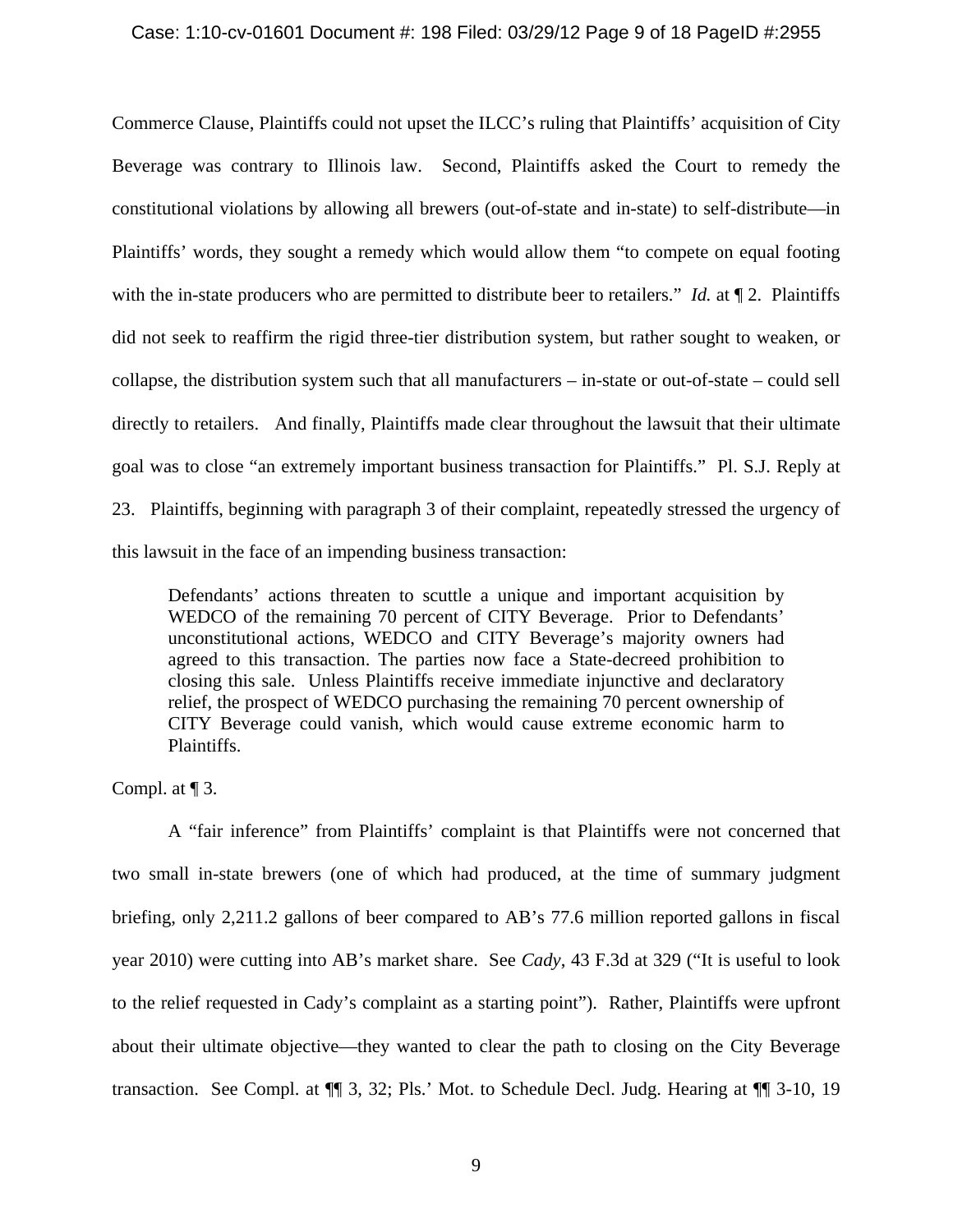# Case: 1:10-cv-01601 Document #: 198 Filed: 03/29/12 Page 10 of 18 PageID #:2956

(describing how WEDCO's attempts to purchase the remaining interest in City Beverage were thwarted by the ILCC's declaratory ruling); ("A substantial transaction involving a large business with hundreds of employees already has been put on hold because of Defendants' Declaratory Ruling regarding Liquor Control Act and, thus, is at great risk."); (discussing how the ILCC's ruling denies AB "the same opportunity for profit maximization and the ability to leverage the competitiveness of their brands through their control and focus of distribution function"). And the only way to even begin to achieve that objective in this litigation was to obtain the declaratory judgment that they requested in their proposed order:

Upon Plaintiffs' motion for summary judgment on Count I of Plaintiffs' complaint, that Defendants' actions violate the Commerce Clause, it is hereby adjudged and ordered that:

# Declaratory Judgment

Defendants violate the Commerce Clause of the United States Constitution by prohibiting out-of-state brewer AB Inc. from holding or acquiring Illinois Distributor's or Importing Distributor's Licenses or from holding, acquiring an interest in, or being affiliated with an entity that holds Illinois Distributor's or Importing Distributor's Licenses.

See Plaintiffs' Text of Proposed Order at 1, Ex. A to Pls.' S.J. Mot. The requested "Injunctive

Relief" hewed to the same line, asking that Defendants be permanently enjoined from the

following:

- 1. Denying, refusing to issue, refusing to renew, or revoking a license, or taking any other action against AB Inc. or any other entity, on the grounds that AB Inc. or its affiliates holds or acquires, or is affiliated with an entity that holds or acquires, Illinois Distributor's or Importing Distributor's Licenses.
- 2. Denying, refusing to issue, refusing to renew, or revoking the Distributor's or Importing Distributor's Licenses requested by or held by AB Inc., CITY Beverage – Illinois, L.L.C., CITY Beverage L.L.C., CITY Beverage – Markham L.L.C., Chicago Distributing L.L.C., or any of their affiliates on the grounds of AB Inc.'s affiliation with an entity that holds a Distributor's or Importing Distributor's License.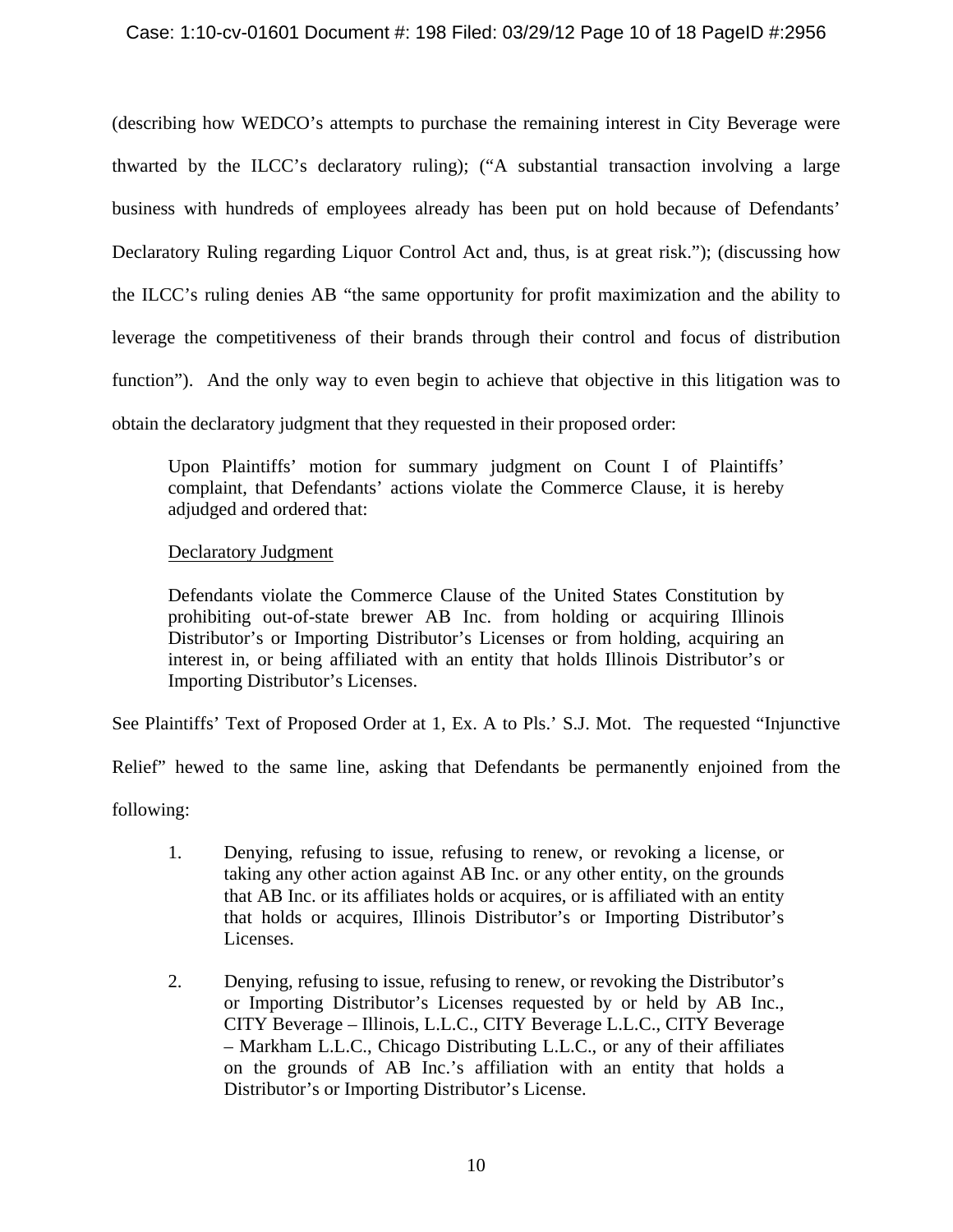- 3. Denying, refusing to issue, refusing to renew, or revoking AB Inc.'s Non-Resident Dealer's license on the grounds that it holds a Distributor's or Importing Distributor's License or is affiliated with an entity that holds a Distributor's or Importing Distributor's License
- 4. Taking any other action against AB Inc., CITY Beverage Illinois, L.L.C., CITY Beverage L.L.C., CITY Beverage – Markham L.L.C., Chicago Distributing L.L.C., or any of their affiliates based on any affiliation between AB Inc. and the CITY Beverage entities.

*Id.* at 2.

Turning to the ruling, the Court determined that the Commission's interpretation of the Act was unconstitutional insofar as it permitted in-state, but not out-of-state, producers to selfdistribute. The Court then concluded, from a judicial standpoint, that withdrawing selfdistribution rights from in-state producers was the more appropriate remedy than the ruling requested by Plaintiffs because it would eliminate the constitutional infirmity "while keeping intact most of the current three-tier system." The Court recognized that its remedy would "not materially advance Plaintiffs' ultimate goal in this litigation—clearing the path to closing on the City Beverage transaction" but later explained that its decision on the remedy "tracked both the governing principles and the actual dispositions of the only closely analogous cases cited by the parties." See Docket Entry 150 at 6-7. The Court also stayed enforcement of the order to give the General Assembly time to act on the matter if it so desired. In support of its decision to stay enforcement, the Court noted that the regulation of the distribution of liquor is a matter of public policy and a quintessential legislative function, and that state regulation of the alcoholic beverage industry involves legislative judgments with respect to temperance, public safety, taxation, licensing, and consumer protection, which courts are not as well equipped to make.

The circumstances in this case closely resemble those found in *Cady v. City of Chicago*. Cady sought a declaration that the manner in which defendants regulated access to a literature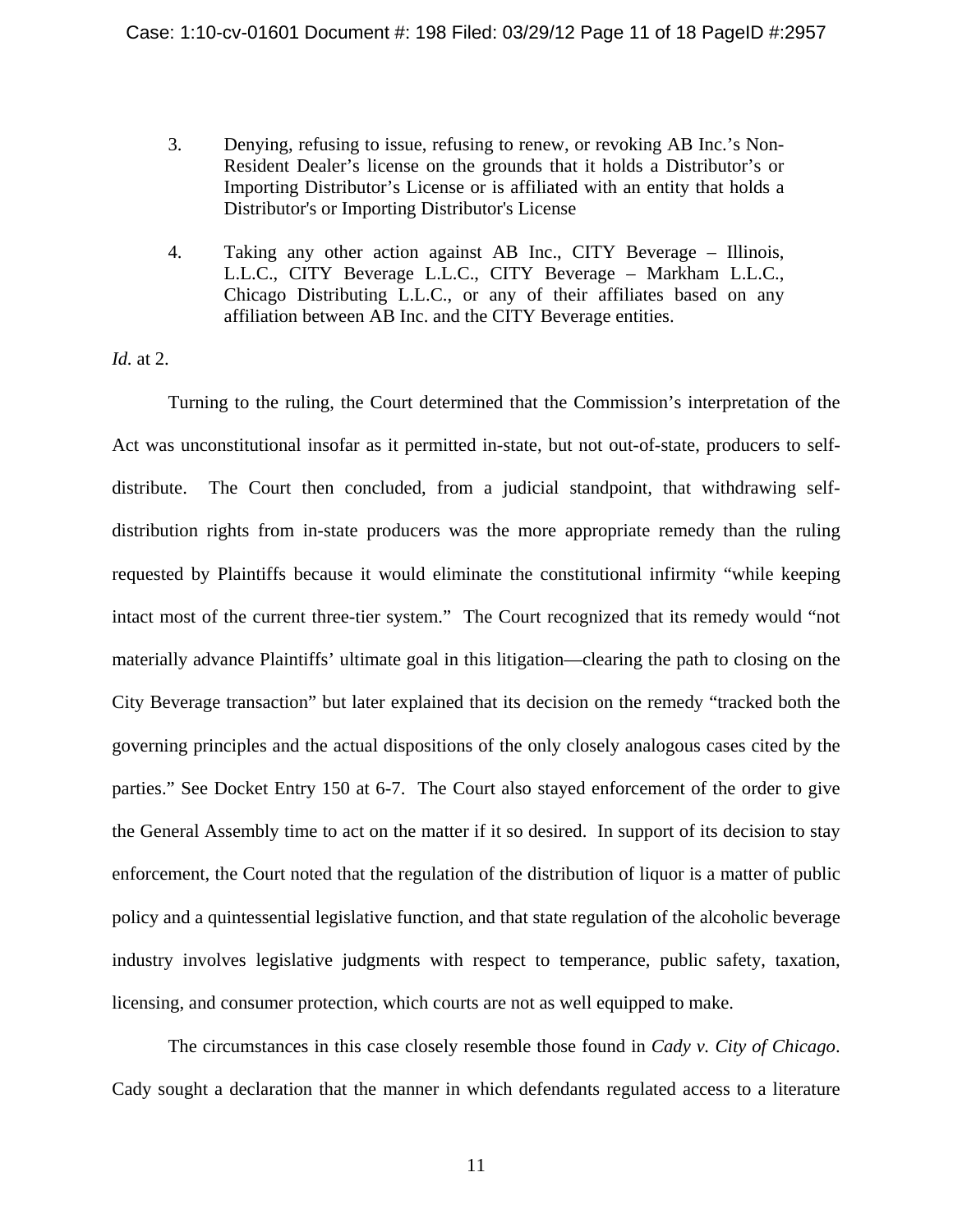#### Case: 1:10-cv-01601 Document #: 198 Filed: 03/29/12 Page 12 of 18 PageID #:2958

rack "amount[ed] to an unconstitutional prior restraint and content-based censorship of the rights to freedom of religion and expression as guaranteed to Cady and others by the first and fourteenth amendments." 43 F.3d at 329. He also asked the court to temporarily and permanently enjoin the defendants from refusing to allow Cady to (i) display religious literature on the O'Hare Chapel literature rack and (ii) gratuitously distribute such literature, without insisting upon prior review or approval of that literature. *Id.* The Seventh Circuit noted that a "fair inference" from the complaint was that Cady wanted unfettered use of the literature rack and thus the district court, in assessing whether attorneys' fees were warranted, did not clearly err in finding that Cady's goal was to obtain "the ability to exercise his own First Amendment rights-to get an uncensored forum for distribution of his own religious literature." *Id.*

In *Cady*, the City removed the forum (the rack) to which Cady sought access, and thus Cady's actual grievances were not redressed—he still had no access to the rack in order to exercise his First Amendment rights. The fact that Defendants' behavior changed and no one else had access to the forum did not persuade the Seventh Circuit to award fees. Plaintiffs' situation here is similar to Cady's and distinguishable from those cases where the plaintiffs became "prevailing parties" when the defendants, either unilaterally, through settlement, or by court order, ceased the precise conduct that the plaintiffs sought to enjoin. *Cf. Foremaster v. City of St. George,* 882 F.2d 1485 (10th Cir. 1989); *Gekas,* 793 F.2d 846; *Lovell v. City of Kankakee,* 783 F.2d 95 (7th Cir. 1986). Here, Plaintiffs wanted everyone to be allowed to selfdistribute, but the Court's order foreclosed that relief, at least until the General Assembly chose to act. And when the legislature acted, Plaintiffs were left in an even worse position—they still could not self-distribute or close their transaction, yet small brewers across the nation could sell directly to retailers.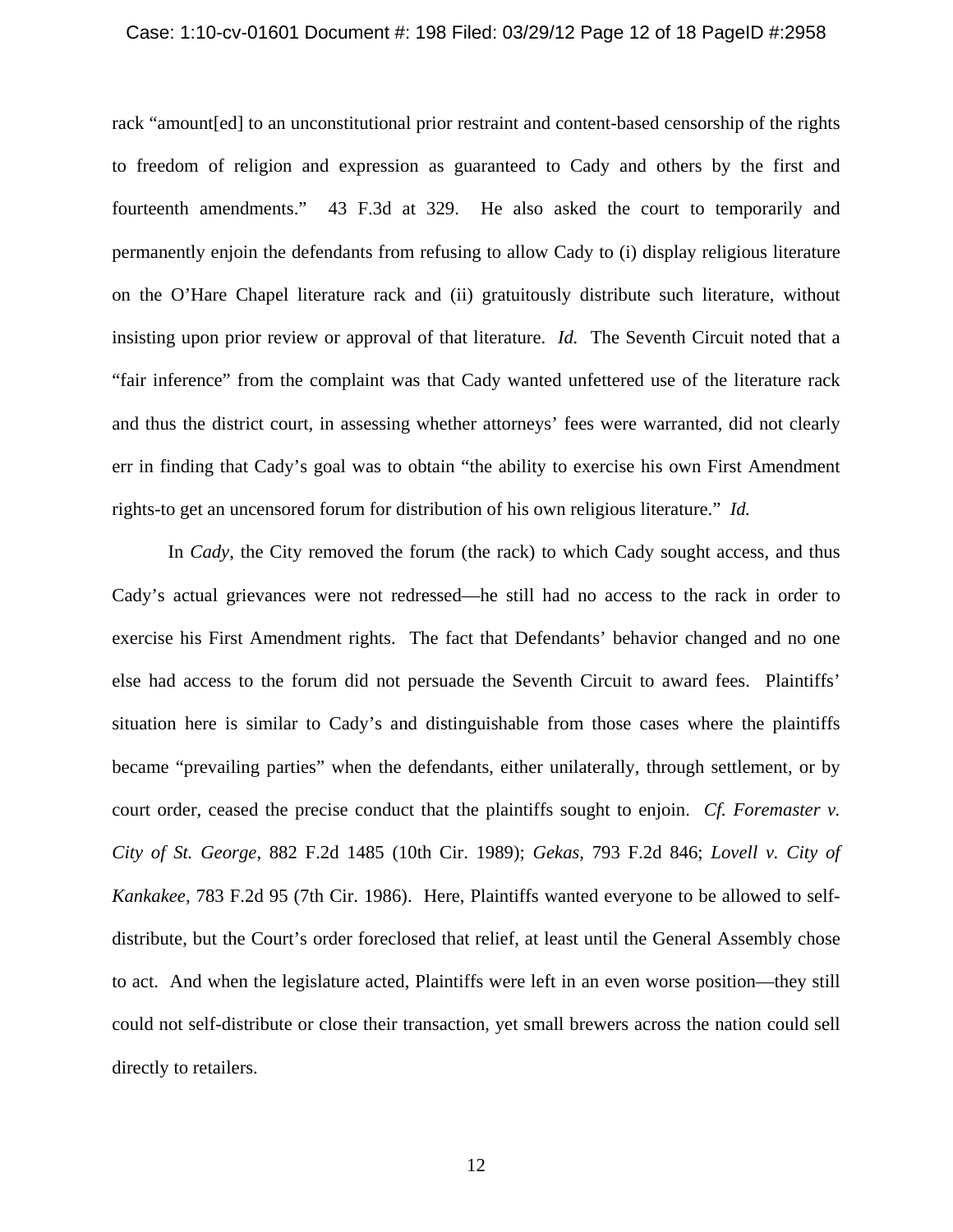#### Case: 1:10-cv-01601 Document #: 198 Filed: 03/29/12 Page 13 of 18 PageID #:2959

To be sure, to have prevailed for purposes of § 1988, a party "'need not obtain relief identical to the relief [that it] specifically demanded, as long as the relief obtained is of the same general type,'" such as may occur when the result of the litigation shifts the status quo toward that which the plaintiff hoped to obtain. *Cady*, 43 F.3d at 329 (internal quotations omitted). But before they may be deemed prevailing parties, Plaintiffs must show that the litigation in some way redressed their grievances and directly benefitted them. *Hewitt,* 482 U.S. at 760-61; *Farrar*, 506 U.S. at 111-12. Here, the relief ordered (but stayed) by the Court and ultimately imposed by the General Assembly's new law was the opposite of what Plaintiffs wanted: Plaintiffs wanted direct access to the retailers, but the Court's ruling and the General Assembly's actions closed that avenue to Plaintiffs. Thus, while Defendants' conduct changed, it did not do so in a way that benefited Plaintiffs. In other words, based on the reasoning in *Cady*, 43 F.3d at 329, it is hard to see how Plaintiffs "attained [their] objective" in this litigation.

 Plaintiffs maintain that they won a "significant constitutional victory" and that they "caus[ed] an injunction to be entered against enforcement of the discriminatory law, establish[ed] meaningful precedent, and vindicate[ed] important federal rights and interests through declaratory and injunctive relief." Much like the Seventh Circuit's assessment in *Cady*, when the Court compares the relief requested by Plaintiffs in their complaint and proposed order with Plaintiffs' current posture, Plaintiffs' emphasis on the vindication of important federal rights appears to be "a post-hoc attempt to re-characterize [their] claims." *Cady*, 43 F.3d at 330. Plaintiffs have never been shy about what they sought to achieve in this lawsuit and why they wanted to litigate on an expedited basis. This lawsuit was filed on the same day that the ILCC issued its declaratory ruling, which in essence barred Plaintiffs' acquisition of City Beverage, and proceeded on an expedited basis to accommodate Plaintiffs' economic interests. The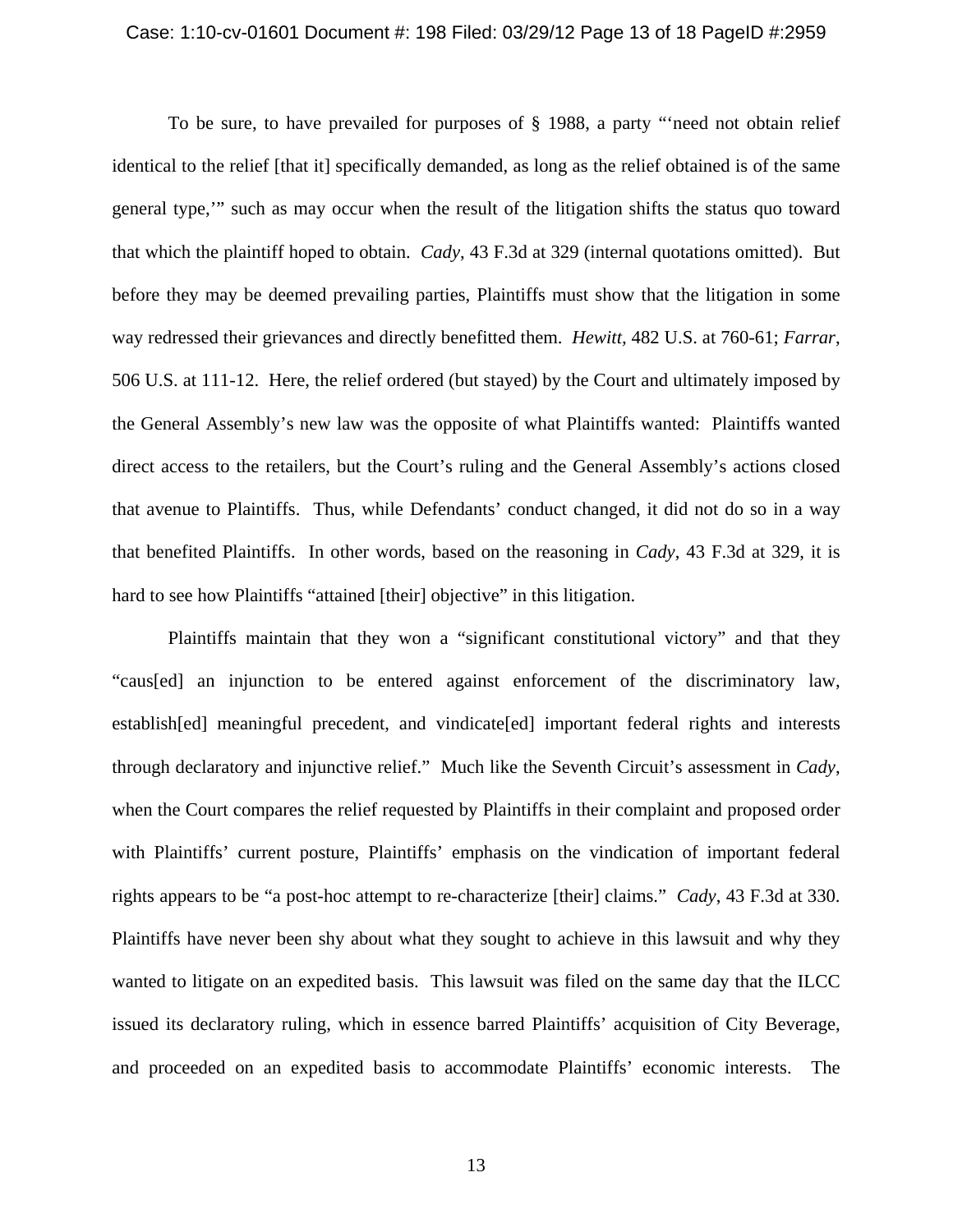#### Case: 1:10-cv-01601 Document #: 198 Filed: 03/29/12 Page 14 of 18 PageID #:2960

litigation never supplied a strong flavor of vindicating constitutional rights or establishing "meaningful precedent"; rather, it always has been about saving an important commercial transaction.

Further, to the extent that the Court may have misread Plaintiffs' objectives in this litigation, "moral satisfaction" alone would not bestow "prevailing party" status on Plaintiffs in any event. See *Farrar,* 506 U.S. at 112; *Hewitt,* 482 U.S. at 762 (noting that "the moral satisfaction [that] results from any favorable statement of law" cannot bestow prevailing party status); *Cad*y, 43 F.3d at 329. Where a plaintiff obtains a declaratory judgment but is not benefitted by any change in the defendants' behavior toward him, he normally does not qualify as a prevailing party. See *Farrar,* 506 U.S. at 111-12; see also *Martinez v. Wilson,* 32 F.3d 1415, 1422 (9th Cir. 1994) (where plaintiffs' injunctive relief vindicated only a "generalized interest in having the government obey the law" and plaintiffs "derived no direct benefit," they were not "prevailing parties"). If Plaintiffs had brought this lawsuit solely to minimize competition from the in-state brewers who were given distributor's licenses—in other words, to level the playing field for all brewers such that none could act as distributors—then arguably the Court's ruling (had it gone into effect prior to the legislature's actions) would have given them nominal relief, as it would have prevented the two small in-state brewers from utilizing their distributor's licenses (and precluded additional licenses from being granted to in-state distributors). However, throughout this litigation and specifically in their proposed order, Plaintiffs made clear that they wanted all brewers to be able to act as distributors. That relief was never accorded, either in court or through the legislature. Moreover, the Court's judgment, to the extent it gave Plaintiffs some nominal relief pending legislative action, was stayed—and the General Assembly's action mooted even that small "victory."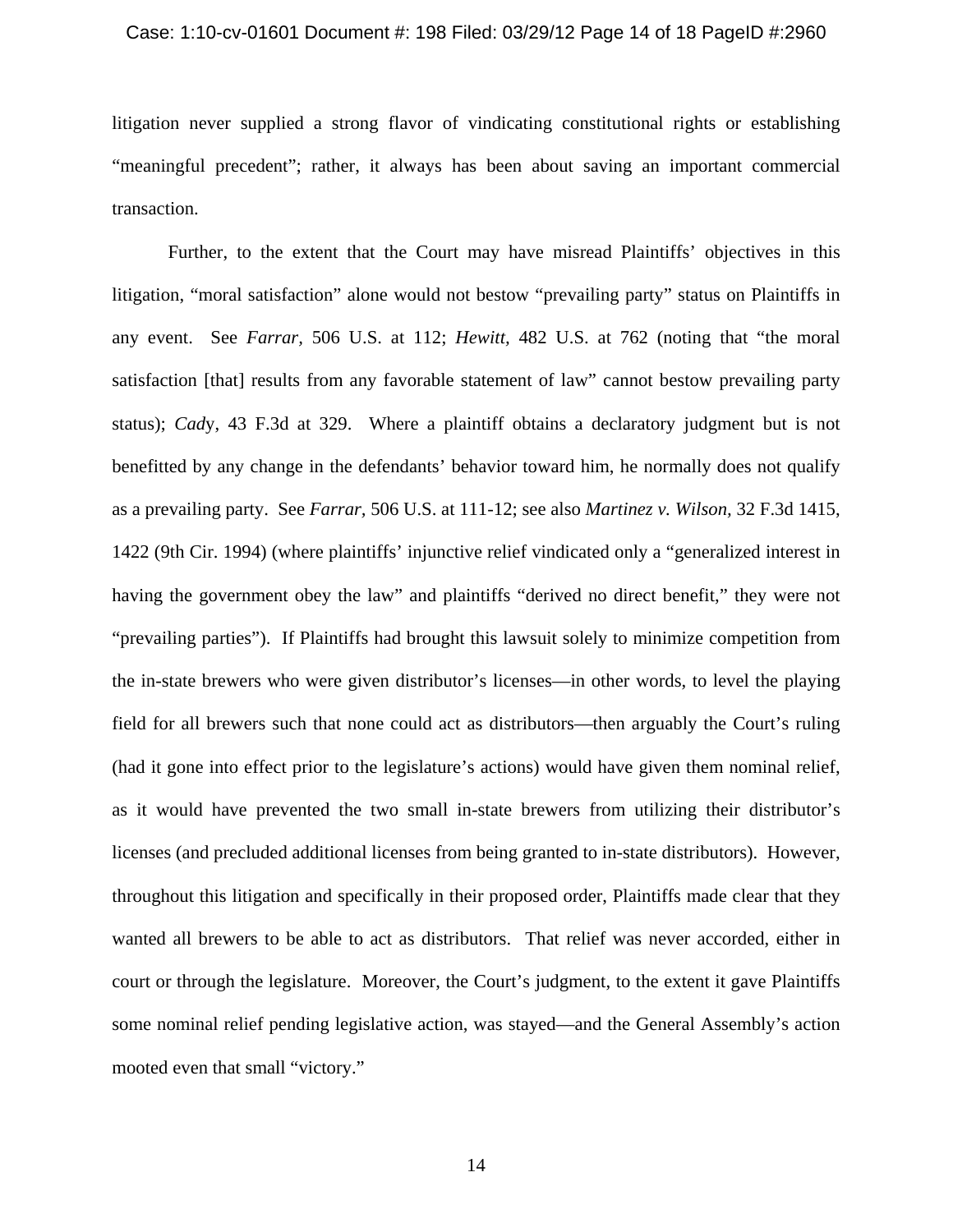### Case: 1:10-cv-01601 Document #: 198 Filed: 03/29/12 Page 15 of 18 PageID #:2961

The Court does not wish to minimize the constitutional infirmity created by Defendants' interpretation of the prior law, or Plaintiffs' role in bringing it to light. But an honest assessment of Plaintiffs' complaint and litigation strategy makes clear that they failed to attain the only thing they actually wanted in this litigation—to be able to acquire the remaining interest in City Beverage. Plaintiffs' post-ruling actions support this view in several respects.

First, Plaintiffs, not Defendants, appealed the Court's ruling on the Commerce Clause issue. See Notice of Appeal (seeking to appeal that portion of the order "denying plaintiffs' request to enter an injunction that would have permitted AB Inc. and its affiliates to distribute beer and to continue owning and be affiliated with an entity that distributes beer in Illinois, and that instead enjoins enforcement of certain provisions under the Illinois Liquor Control Act of 1934, such that no brewer may distribute beer in Illinois"). Shortly after the Notice of Appeal was filed, Plaintiffs stipulated to the dismissal with prejudice of their two remaining counts, which alleged violations of the Due Process Clause of the Fourteenth Amendment and the Contracts Clause. The Court then entered final judgment on all of Plaintiffs' claims.<sup>5</sup> On appeal, Plaintiffs sought reversal of "the court's imposition of the nullification remedy and extend ('reinstate') to out-of-state brewers the same right to own or operate an Illinois beer

1

<sup>5</sup> The Court notes that the issues presented by *Buckhannon Board & Care Home, Inc. v. West Virginia Department of Health & Human Resources,* 532 U.S. 598 (2001), and *Zessar v. Keith,* 536 F.3d 788 (7th Cir. 2008), do not figure heavily into the Court's analysis. *Buckhannon* holds that a suit's role as a catalyst in inducing the defendant to change its policies does not support an award of attorneys' fees; "a plaintiff 'prevails' only by obtaining a judicial order altering its legal status *vis-à-vis* its adversary." *National Rifle Ass'n of America, Inc. v. City of Chicago, Ill.*, 646 F.3d 992, 993 (7th Cir. 2011). *Zessar* applies *Buckhannon* to a case that became moot when the statute being contested was materially amended between a district court's opinion and its judgment. Here, although the Court stayed its order to give the legislature time to act, the Court entered judgment on Count I and the parties stipulated to the dismissal of the remaining counts in order to facilitate Plaintiffs' appeal. Because there was a final judgment on the merits, resolution of the attorneys' fees issue turns on whether Plaintiffs are prevailing parties because they achieved their objectives in bringing the lawsuit, not on whether they received a decision which bears "the necessary judicial imprimatur." *Buckhannon*, 532 U.S. at 605.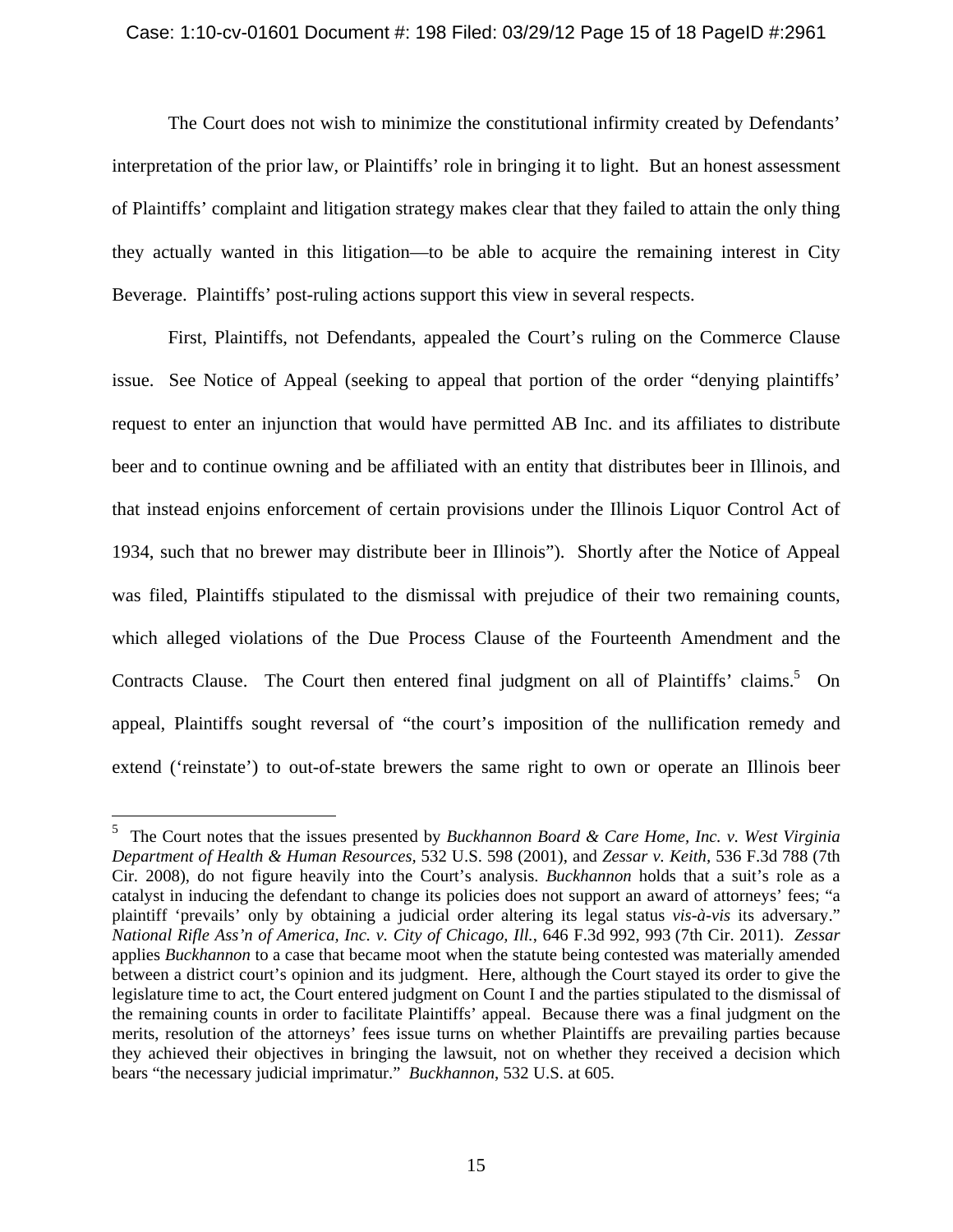#### Case: 1:10-cv-01601 Document #: 198 Filed: 03/29/12 Page 16 of 18 PageID #:2962

distributor afforded to in-state brewers under the Liquor Control Act." In short, Plaintiffs were wholly unsatisfied with the consequences of their "significant constitutional victory."

The Seventh Circuit has cautioned courts to examine "the practical impact of the judgment." *Peterson v. Gibson*, 372 F.3d 862, 865 (7th Cir. 2004). Here, the practical impact of the judgment, which was stayed to give the General Assembly time to act, is that Plaintiffs are worse off than when they started. Plaintiffs wanted all brewers to be able to hold distributor's licenses so that Plaintiffs in turn could acquire the remaining interest in City Beverage. Instead, Plaintiffs received a stayed judgment that did not allow them to close their transaction, and eventually the legislature passed a new law, creating a "craft brewer's license" for in-state and out-of-state beer producers whose annual production is less than 15,000 barrels (465,000 gallons) and who may then obtain approval the ILCC to self distribute up to 7,500 barrels of that production in Illinois. While the law eliminates any offending distinction between the distribution rights of in-state and out-of-state beer producers, it also allows all small brewers to self distribute – and not just the few who were self-distributing at the time that Plaintiffs filed this lawsuit.. The Court cannot discern any direct benefit to Plaintiff from this result, nor do Plaintiffs claim a benefit beyond a "significant constitutional victory" and the vindication of important federal rights.

But even if the constitutional victory alone were enough to convey prevailing party status despite Plaintiffs' failure to (1) secure the remedy they wanted or (2) close their commercial transaction, the nominal success resulting from the constitutional victory amounts to a "Pyrrhic victory." Plaintiffs aimed to acquire 100% of a distributor and effectively collapse Illinois' three-tier system, and instead the 30% interest that they already own is in jeopardy and the marketplace is now more hospitable to their smaller competitors. In the Seventh Circuit's words,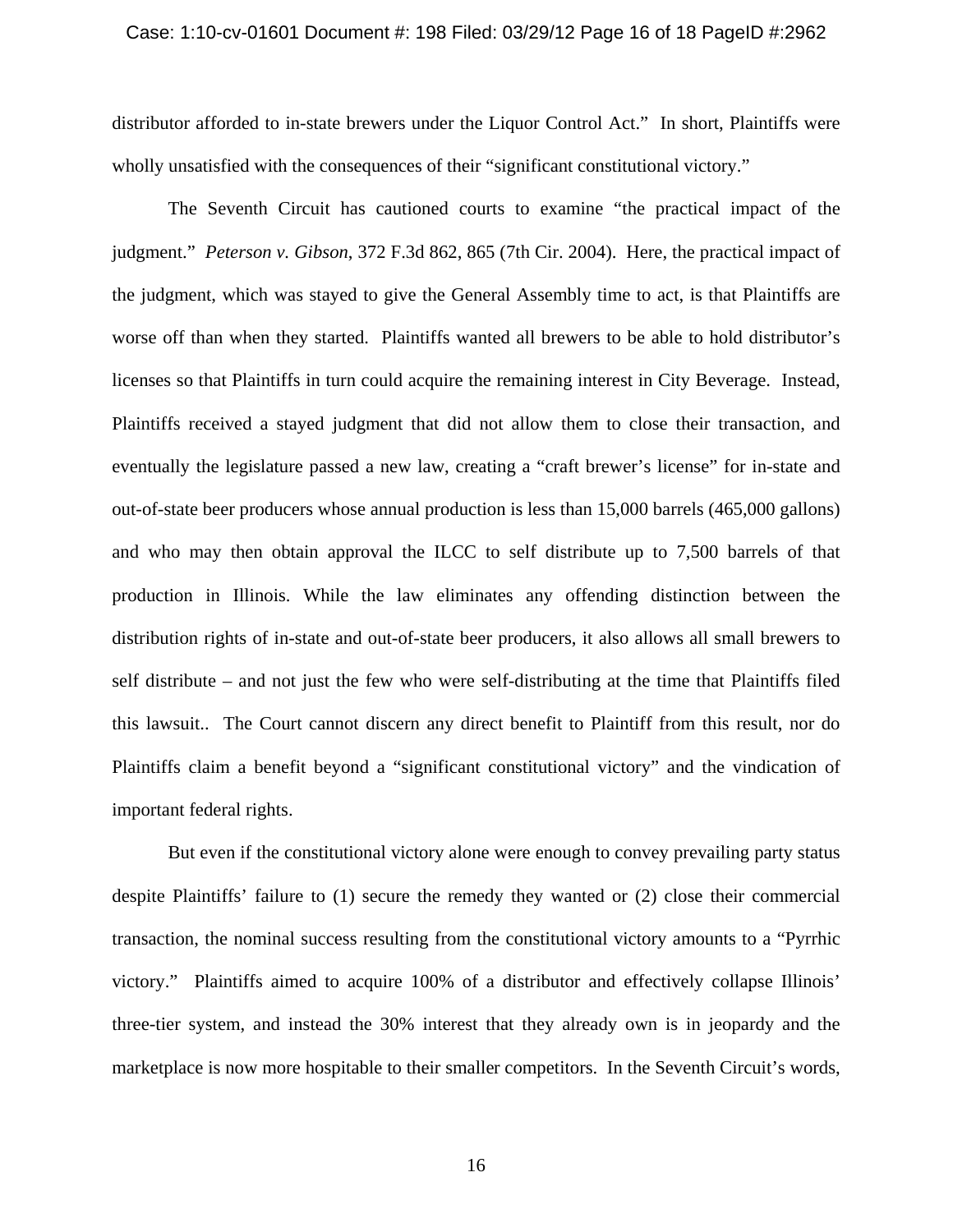#### Case: 1:10-cv-01601 Document #: 198 Filed: 03/29/12 Page 17 of 18 PageID #:2963

Plaintiffs aimed "high and fell far short." *Hyde v. Small*, 123 F.3d 583, 585 (7th Cir. 1997). This is particularly true here, where in all of the factually similar cases that were decided prior to this litigation, the district courts nullified the offending portion of the statute rather than extending it, as urged by Plaintiffs. In a sense, Plaintiffs took a calculated risk that the facts of this case would cause the Court to depart from the weight of authority holding that nullification, rather than extension, was appropriate in these circumstances. The facts presented did not move the Court in that direction, and Plaintiffs did not receive the result they hoped for, yet Plaintiffs seek to shift on to Defendants—and ultimately Illinois tax payers—the \$1.6 million bill for their expedited litigation. Compare *id.* at 585 ("When the civil rights plaintiff aims small, and obtains an amount that is significant in relation to that aim (it need not reach the target), he is prima facie entitled to an award of fees even if the case establishes no precedent."). Simply put, under pertinent Supreme Court and Seventh Circuit authorities, there is no basis for fee shifting on the facts of this case.

In sum, the Court concludes that this case presents one of those relatively rare instances in which a party "formally prevails" on at least a portion of its lawsuit, but "should receive no attorney's fees at all." *Farrar*, 506 U.S. at 115. The Seventh Circuit's decision in *Cady* provides the best guidance, and under that decision, having fallen short of achieving their tripartite objective, Plaintiffs are not prevailing parties. Moreover, even if Plaintiffs could be termed "prevailing parties," they obtained, at best, a "technical victory [that is] so insignificant \* \* \* as to be insufficient" to support an award of attorney's fees, especially when viewed in light of Plaintiffs' stated objectives. *Texas State Teachers Ass'n v. Garland Indep. Sch. Dist.*, 489 U.S. 782, 792 (1989); see also *Farrar v. Hobby*, 506 U.S. at 117 (noting that the reasonable fee award for a prevailing plaintiff who obtains only a "Pyrrhic victory" is zero); *Linda T. ex rel. William*